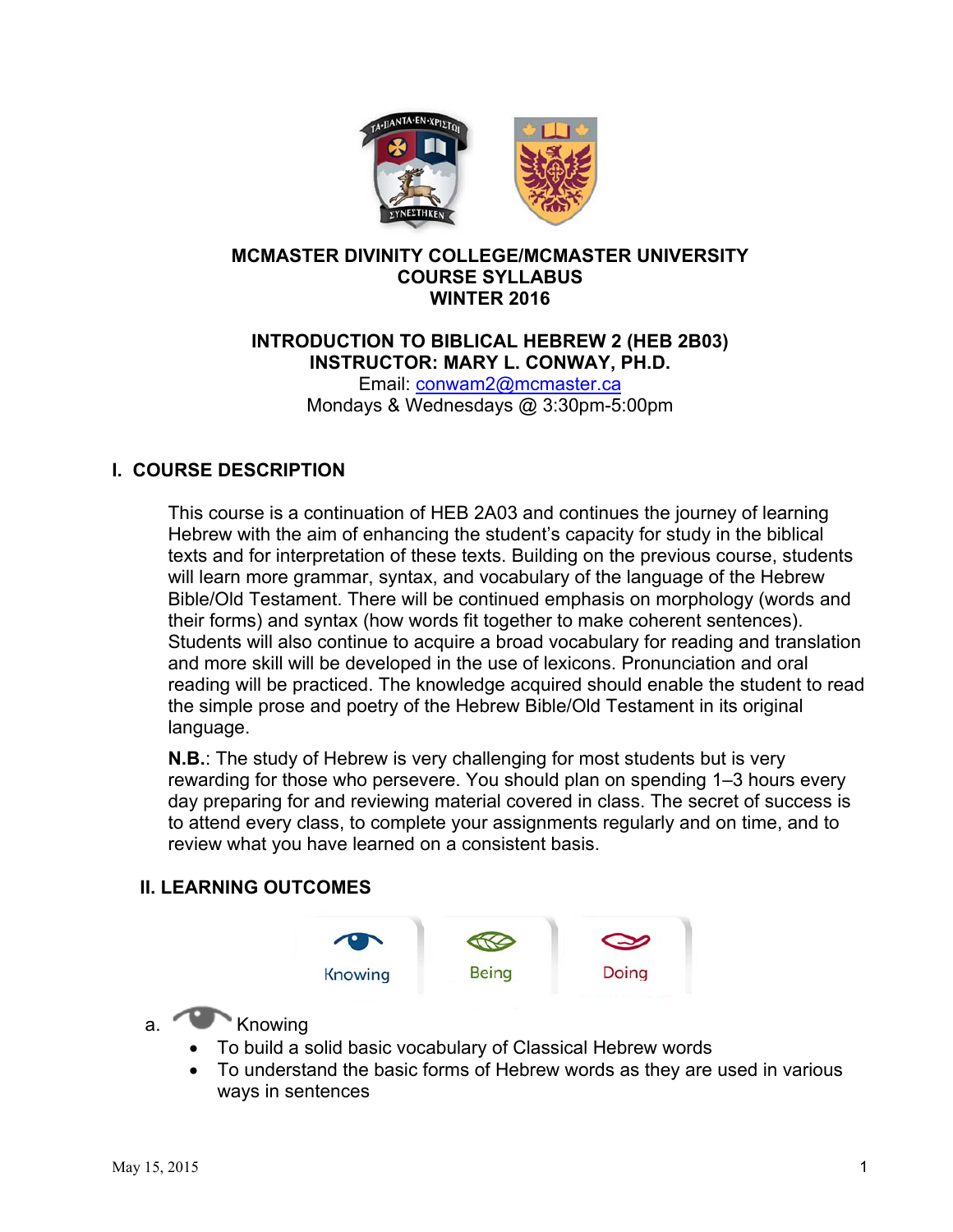- To understand the use of grammars and dictionaries in translating Hebrew texts
- b. **Being** 
	- To embrace the value of understanding the original language in researching and exegeting the biblical text
	- To enrich one's understanding of another culture through knowledge of that culture's language

# c. Doing

- To further develop skill in translating texts from the Hebrew Scriptures
- To engage with the Scriptures in their original language and context

## **III. COURSE REQUIREMENTS**

### **A. REQUIRED TEXTS**

*Both the textbook and workbook must be brought to every class!* 



- Pratico, G. D., and M. V. Van Pelt. *Basics of Biblical Hebrew Grammar*. 2nd ed. Grand Rapids: Zondervan, 2007. ISBN: 978-0310270201
- Pratico, G. D., and M. V. Van Pelt. *Basics of Biblical Hebrew Workbook*. 2nd ed. Grand Rapids: Zondervan, 2007. ISBN: 978-0310270225
- Clines, David J. A., David M. Stec, and Jacqueline C. R. De Roo. *The Concise Dictionary of Classical Hebrew*. Sheffield: Sheffield Phoenix, 2009. ISBN: 978-1906055790

**Note:** All required textbooks for this class are available from the College's book service, R.E.A.D. On Bookstore, Room 145, McMaster Divinity College or contact R.E.A.D. On Bookstores, 304 The East Mall, Suite 100, Etobicoke, ON M9C 5K1. Phone 416-620-2934; fax 416-622-2308; e-mail books@readon.ca. Website: http://webhome.idirect.com/~readon/bookstore.htmlXBkEducation. Texts may be ordered ahead and sent to your home or purchased on the first day of class.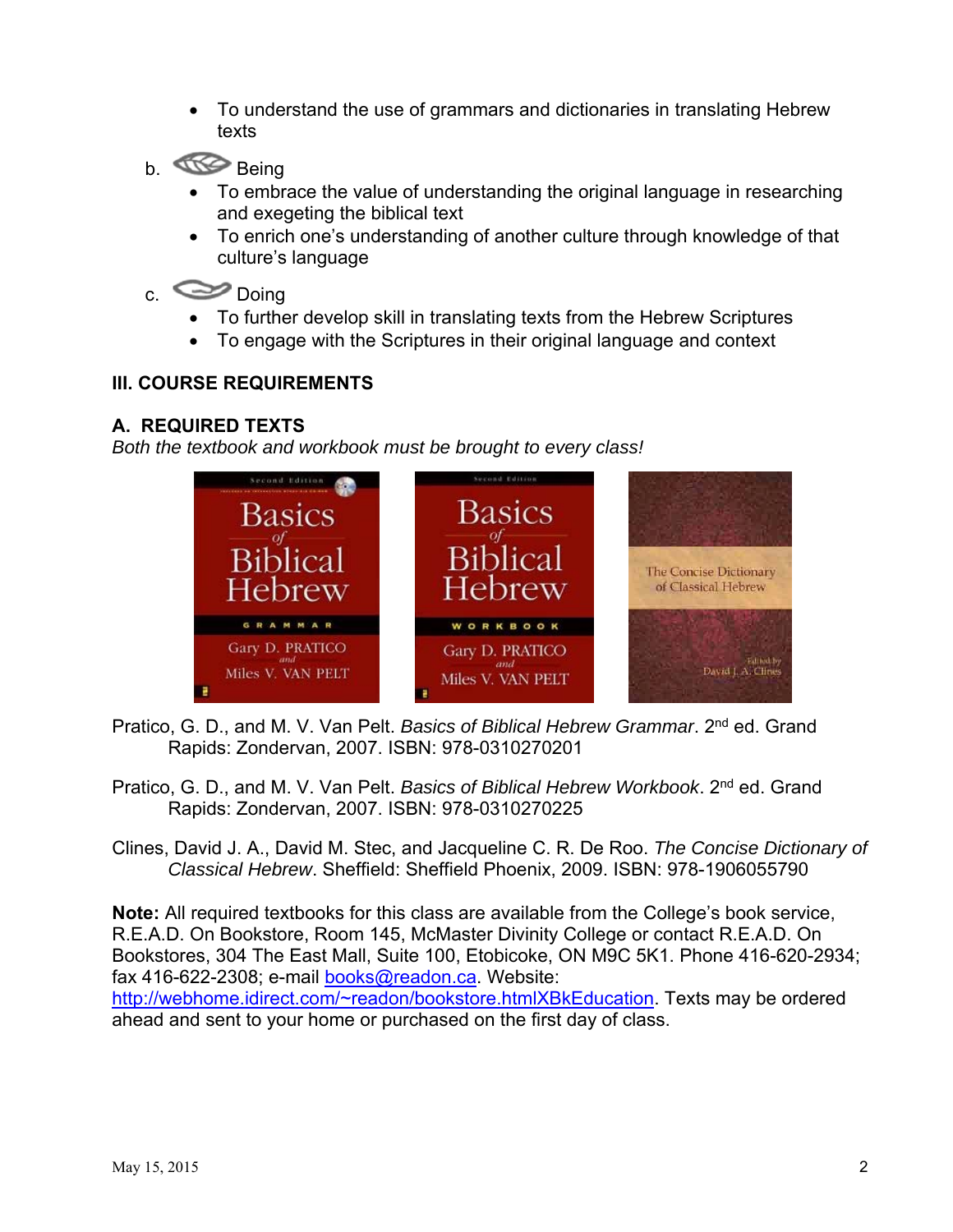# **B. RECOMMENDED RESOURCES**

At least one aid to learning vocabulary is strongly recommended. The following are keyed to the course text:



1. Flashworks vocabulary learning computer program https://www.teknia.com/flashworks (This is a free download. It also appears on the disc that accompanies the text.)

- 2. Old Testament Hebrew Vocabulary Cards. ISBN: 978-0310259862
- 3. Basics of Biblical Hebrew Vocabulary Audio CD: ISBN: 978-0310270744

## **C. ASSIGNMENTS AND GRADING**

**Note:** It is extremely important that you do not become dependent on Bible software programs as a substitute for learning. These programs cannot be used on tests and exams. You are **strongly** advised not to use these programs until later in the learning process. Programs such as BibleWorks, Accordance, and Logos will be very helpful research tools when you are more advanced in the language but do not take the place of basic understanding.

| <b>Grammar Tests and Translations</b> |      |  |
|---------------------------------------|------|--|
| <b>Vocabulary Quizzes</b>             | 15%  |  |
| <b>Workbook Exercises</b>             | 15%  |  |
| <b>Oral Reading</b>                   | 5%   |  |
| <b>Final Examination</b>              | 30%  |  |
| <b>Total Grade</b>                    | 100% |  |

#### **Policy for Missed Quizzes, Tests, and Assignments:**

Marks will be deducted for late assignments (workbook exercises) if there is no valid reason, such as illness (a doctor's note may be required) or serious family crisis. The deduction will be 2% per day. It is essential in a language course that students keep up with their work if they are to be successful.

There will be no make up for missed quizzes/tests except in the case of illness (a doctor's note may be required) or serious family crisis. If you must miss a test or quiz due to a valid reason, you must email the professor at conwam2@mcmaster.ca as soon as possible. You must make arrangements to make up the quiz or test at the first possible opportunity.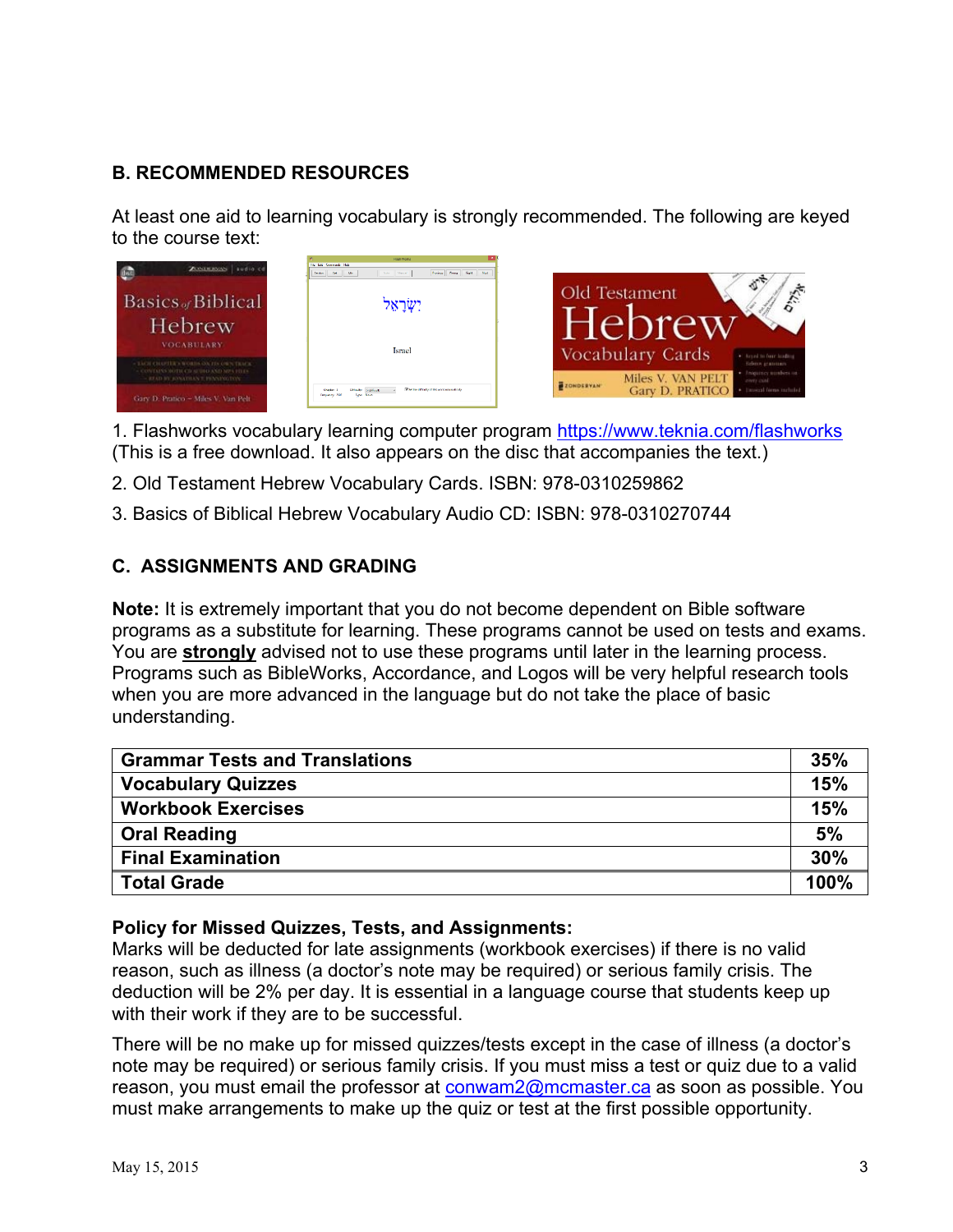**1. Grammar Tests and Translations: 35%.** At the beginning of each Monday class there will be a grammar test covering the material up to the previous class. They may include sentence translations, grammar explanations or diagramming, paradigms, and parsing, etc.

**2. Vocabulary Quizzes: 15%**. At the beginning of class each Wednesday there will be a vocab quiz covering material up to and including the chapter covered in the last class. These quizzes will simply ask for the English translation of 24 Hebrew words.

**3. Workbook Exercises: 15%.** Dates marked on course schedule with an asterisk (\*). Once a chapter has been covered in class, students must then complete the corresponding workbook pages for the next class. Workbook exercises will be handed in for grading. The actual pages from the exercise book can be torn out (or photocopied) and stapled together to be submitted (in legible handwriting). Please be sure to write your name on the sheets.

**Note:** Students must show evidence in their workbooks of individual translation, such as parsing, highlighting, and tentative translations. Do not give in to the temptation to copy from an English translation. The only way to learn is by doing the translations yourself.

**4. Oral Reading: 5%.** Students will be tested on their oral reading of a selection from Jonah. Resources and practice are available from http://www.animatedhebrew.com/jonah/. Details will be provided in class.

**5. Final Exam: 30%.** Details about the final exam will be given in class nearer to the date.

## **IV. COURSE SCHEDULE**

**Note:** An asterisk (\*) indicates a date when workbook assignments are due.

| Wk             | <b>Date</b>   | Textbook               | <b>Content</b>                                            | <b>Test/Quiz</b>           |
|----------------|---------------|------------------------|-----------------------------------------------------------|----------------------------|
| 1              | Jan 4         |                        | Introduction, Exam Issues,<br><b>Review of Semester 1</b> |                            |
|                | Jan 6         | Chapter 18             | Qal Imperative,<br>Cohortative, and Jussive               |                            |
| $\overline{2}$ | <b>Jan 11</b> | Chapter 19             | <b>Pronominal Suffixes on</b><br>Verbs                    | <b>Grammar 1 (Ch 1-18)</b> |
|                | <b>Jan 13</b> | Chapter 20             | <b>Qal Infinitive Construct</b>                           | Vocabulary 1 (to Ch 19)    |
| 3              | Jan 18        | ----                   | <b>Review and Practice</b>                                | <b>Grammar 2 (Ch 1-20)</b> |
|                | <b>Jan 20</b> | Chapter 21             | <b>Qal Infinitive Absolute</b>                            | Vocabulary 2 (to Ch 20)    |
| 4              | <b>Jan 25</b> | Chapter 22             | <b>Qal Participle</b>                                     | <b>Grammar 3 (Ch 1-21)</b> |
|                | Jan 27        | Chapter 23             | <b>Issues of Sentence</b>                                 | Vocabulary 3 (to Ch 22)    |
|                |               |                        | Syntax/ Review and<br>Practice                            |                            |
| 5              | *Feb 1        | ----                   | <b>Discourse Issues</b>                                   | <b>Grammar 4 (Ch 1-23)</b> |
|                | Feb 3         | Chapter 24             | Niphal Stem, Strong Verbs                                 | Vocabulary 4 (to Ch 23)    |
| 6              | Feb 8         | Chapter 25             | Niphal Stem, Weak Verbs                                   | <b>Grammar 5 (Ch 1-24)</b> |
|                | Feb 10        | Chs 18-25              | <b>Review and Practice</b>                                | Vocabulary 5 (to Ch 25)    |
| $\overline{7}$ | Feb 15        | Reading<br>Week        | <b>No Class</b>                                           |                            |
|                | Feb 17        | Reading<br><b>Week</b> | <b>No Class</b>                                           |                            |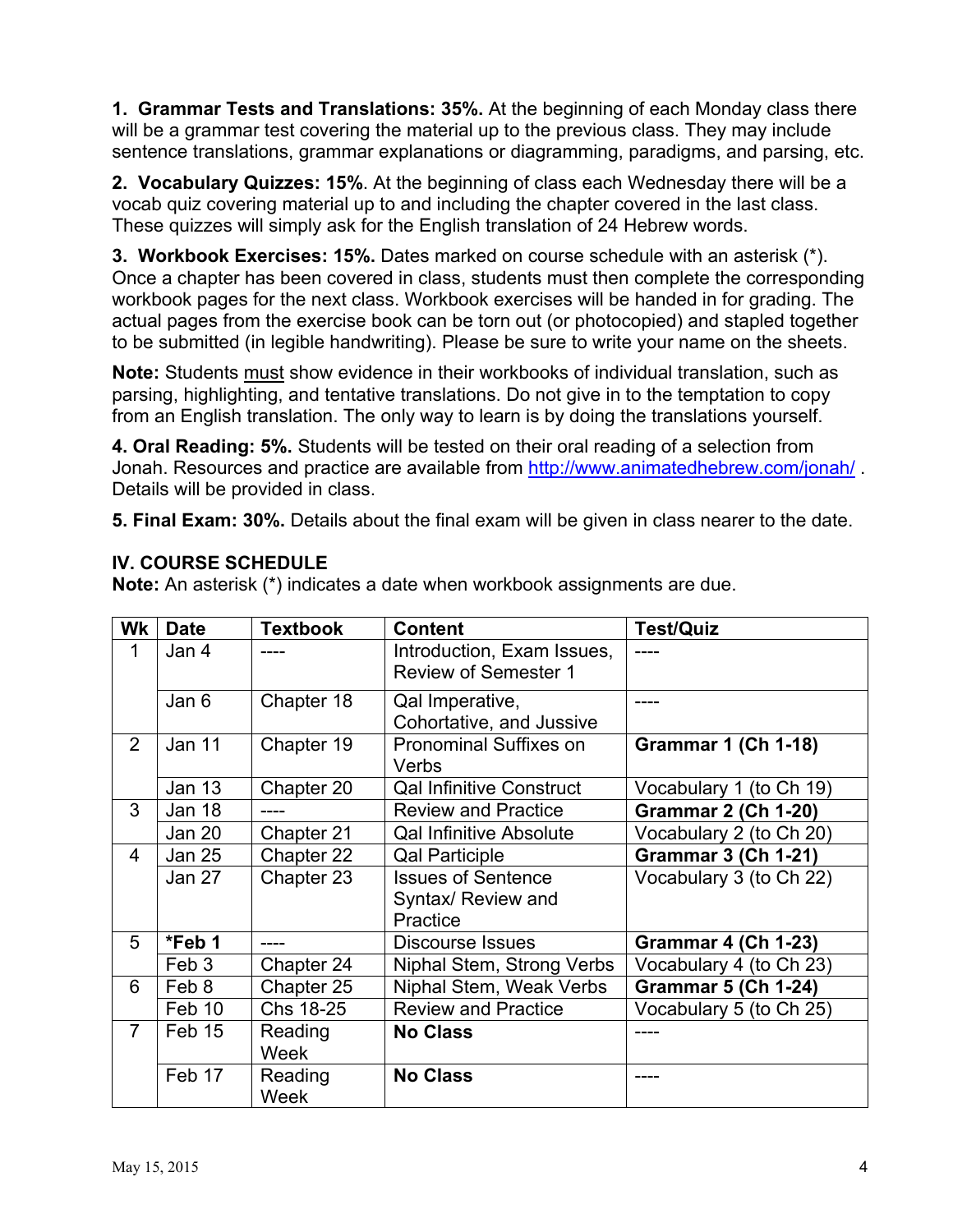| 8               | Feb 22        | Chapter 26  | Piel Stem, Strong Verbs    | <b>Grammar 6 (Ch 1-25)</b>  |
|-----------------|---------------|-------------|----------------------------|-----------------------------|
|                 | Feb 24        | Chapter 27  | Piel Stem, Weak Verbs      | Vocabulary 6 (to Ch 26)     |
| 9               | $*$ Feb 29    | Chapter 28  | Pual Stem, Strong Verbs    | <b>Grammar 7 (Ch 1-27)</b>  |
|                 | Mar 2         | Chapter 29  | Pual Stem, Weak Verbs      | Vocabulary 7 (to Ch 28)     |
| 10 <sup>°</sup> | Mar 7         | Chapter 30  | Hiphil Stem, Strong Verbs  | <b>Grammar 8 (Ch 1-29)</b>  |
|                 | Mar 9         | Chapter 31  | Hiphil Stem, Weak Verbs    | Vocabulary 8 (to Ch 30)     |
| 11              | <b>Mar 14</b> |             | <b>Review and Practice</b> | <b>Grammar 9 (Ch 1-31)</b>  |
|                 | <b>Mar 16</b> | Chapter     | Hophal Stem,               | Vocabulary 9 (to Ch 31)     |
|                 |               | 32/33       | <b>Strong/Weak Verbs</b>   |                             |
| 12 <sup>2</sup> | Mar 21        | Chapter     | Hithpael Stem,             | <b>Grammar 10 (Ch 1-33)</b> |
|                 |               | 34/35       | Strong/Weak Verbs          |                             |
|                 | <b>Mar 23</b> | Chapter 36  | Introduction to the Hebrew | Vocabulary 10 (to Ch 35)    |
|                 |               |             | Bible (BHS)                |                             |
| 13              | <b>Mar 28</b> | Chs 18-36   | <b>Review</b>              | <b>Oral Reading Test</b>    |
|                 | Mar 30        | Chs 18-36   | <b>Review</b>              |                             |
| 14              | *Apr 4/6      | <b>Exam</b> | Date to be determined      |                             |

## **V. CLASSROOM BEHAVIOUR, ATTENDANCE, AND PARTICIPATION**

- Students are expected to be on time for class. Admittedly, unavoidable delays do occasionally happen. If you arrive late, please enter as quietly as possible and give an explanation to the professor after class.
- Students are also expected to stay for the entire class session.
- Computers and tablets should only be used for class related purposes, not for social networking and the like. Students may not have cell phones out during tests.
- All thoughtful student participation is welcome. There are no "dumb questions" or "stupid answers." Students will respect the contributions of other students and respond to them without ridicule or scorn.
- Students may eat or drink in class as long as they do so quietly and unobtrusively and clean up afterwards.

## **VI. GENERAL GUIDELINES FOR THE SUBMISSION OF WRITTEN WORK**

All assignments must adhere to the MDC Writing Style Guide, available from http://www.mcmasterdivinity.ca/programs/resources-forms.

#### **Inclusive Language**

McMaster Divinity College uses inclusive language for human beings in worship services, student written materials, and all of its publications. In reference to biblical texts, the integrity of the original expressions and the names of God should be respected. The NRSV and TNIV are examples of the use of inclusive language for human beings. It is expected that inclusive language will be used in chapel services and all MDC assignments.

#### **Academic Dishonesty**

Academic dishonesty is a serious offence that may take any number of forms, including plagiarism, the submission of work that is not one's own or for which previous credit has